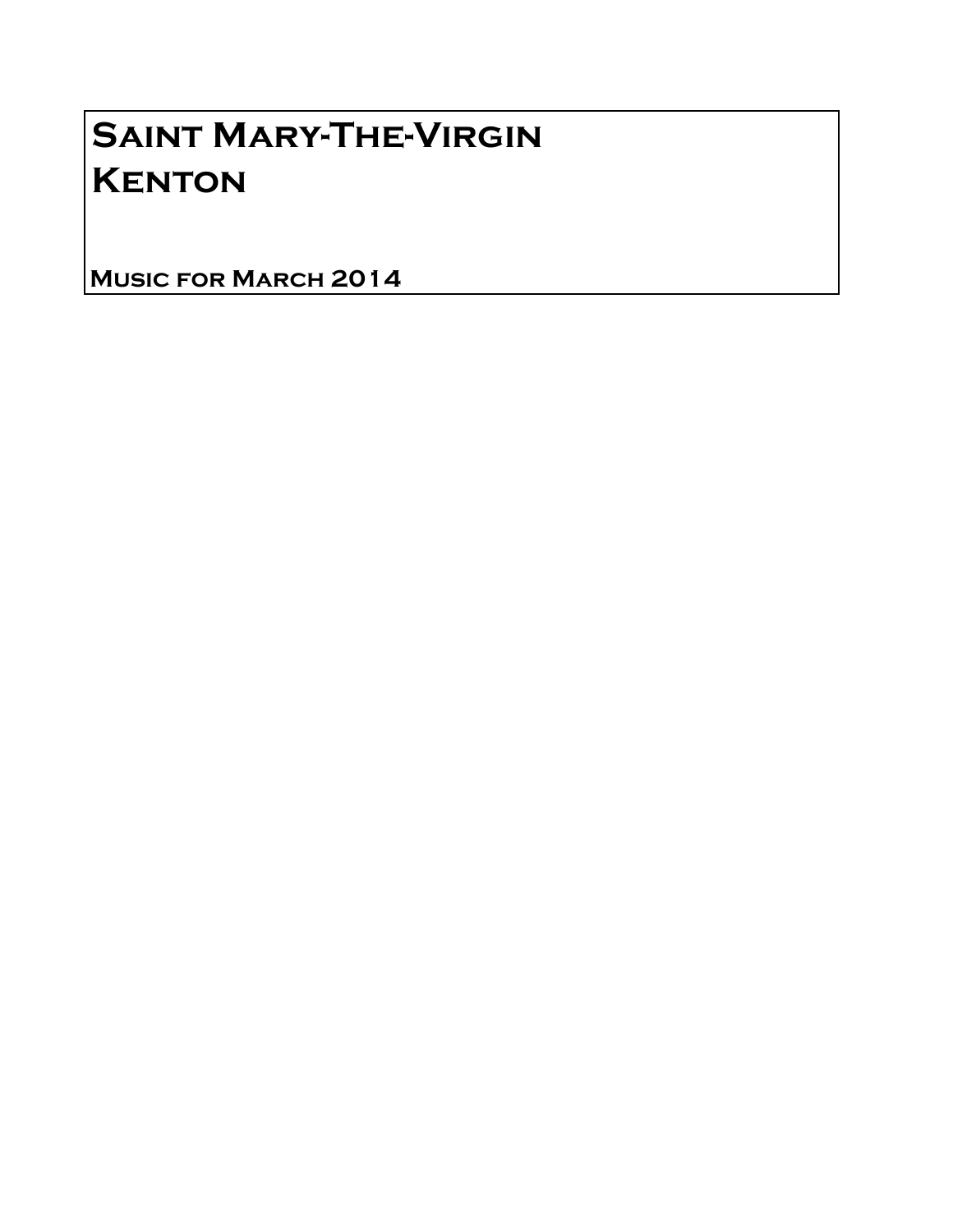## **2nd March Ordinary Time VIII - Quinquagesima Sunday**

| Introit<br><b>Responsorial Psalm</b>                                          | CH <sub>257</sub><br>Page 63, second setting               | Holy God, we praise thy name                                                                                                 |  |
|-------------------------------------------------------------------------------|------------------------------------------------------------|------------------------------------------------------------------------------------------------------------------------------|--|
| Gradual<br>Offertory<br>Communion                                             | CH633<br><b>CH15</b><br><b>CH73</b>                        | Seek ye first the kingdom of God<br>All creatures of our God and King<br>Be still my soul                                    |  |
| Recessional                                                                   | <b>CH32</b>                                                | Alleluia, alleluia, give thanks to the risen Lord                                                                            |  |
|                                                                               | Setting                                                    | Frances Bradford & Lourdes I Gloria                                                                                          |  |
|                                                                               | At communion                                               | Let all the world                                                                                                            |  |
| <b>5th March</b>                                                              | <b>Ash Wednesday</b>                                       |                                                                                                                              |  |
| Introit                                                                       | 453                                                        | Stand up, stand up for Jesus                                                                                                 |  |
| <b>Responsorial Psalm</b><br>Gradual<br>Offertory<br>Communion<br>Recessional | Page 21, first setting<br>64<br>70<br>305<br>434           | Be thou my guardian and my guide<br>Lord Jesus, think on me<br>Soul of my Saviour<br>Oft in danger, oft in woe               |  |
|                                                                               | Setting                                                    | <b>Belmont Mass</b>                                                                                                          |  |
|                                                                               | Imposition of ashes<br>At communion                        | Ps 51 vv 1-13 - SHEET<br>Silent surrendered                                                                                  |  |
| <b>9th March</b>                                                              | Lent I                                                     |                                                                                                                              |  |
| Introit                                                                       | 507                                                        | Lent prose                                                                                                                   |  |
| <b>Responsorial Psalm</b><br>Gradual<br>Offertory<br>Communion<br>Recessional | Page 21, first setting<br>393<br><b>SHEET</b><br>294<br>67 | Lead us, heavenly Father, lead us<br>I cannot tell why he whom angels worship<br>Just as I am<br>Forty days and forty nights |  |
|                                                                               | Setting                                                    | Missa Simplex                                                                                                                |  |
|                                                                               | At communion                                               | Lord, your Word's our heavenly bread                                                                                         |  |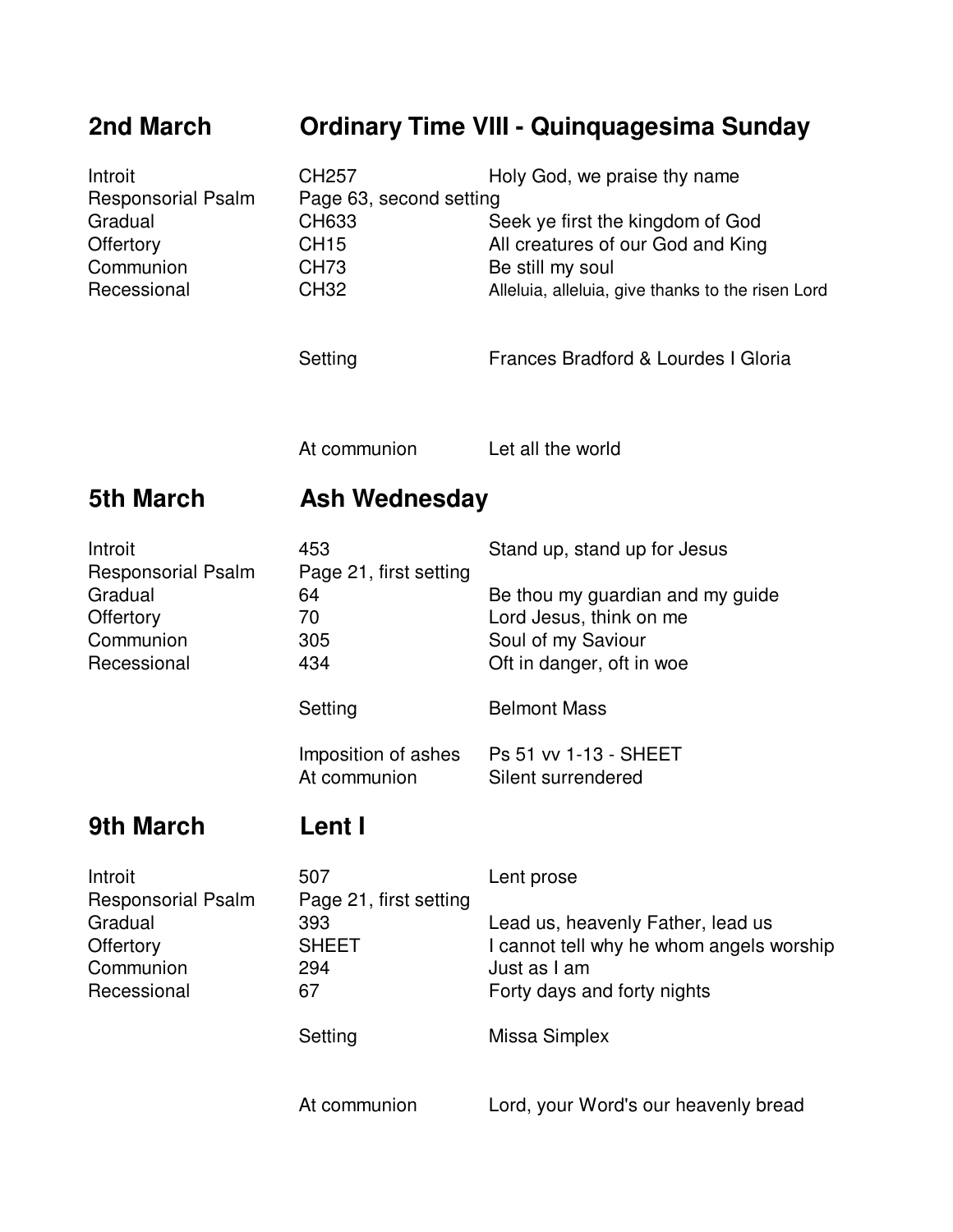## **16th March Lent II**

| Introit<br><b>Responsorial Psalm</b> | 74<br>Page 23, first setting | O for a heart to praise my God                              |
|--------------------------------------|------------------------------|-------------------------------------------------------------|
| Gradual                              | 178                          | Tis good, Lord, to be here                                  |
| Offertory                            | 339                          | Be thou my vision                                           |
| Communion                            | 308                          | Thee we adore                                               |
| Recessional                          | 391                          | King of glory, King of peace                                |
|                                      | Setting                      | <b>Martin Shaw</b>                                          |
|                                      | At communion                 | Celtic benediction                                          |
|                                      | Lent III                     |                                                             |
| 23rd March                           |                              |                                                             |
|                                      | 63                           | All ye who seek a comfort sure                              |
| <b>Responsorial Psalm</b>            | Page 24, second setting      |                                                             |
| Gradual                              | 357                          | Father, hear the prayer we offer                            |
| <b>Offertory</b>                     | 383 (ii)                     | Jesus, lover of my soul                                     |
| Introit<br>Communion<br>Recessional  | 72<br>376                    | My faith looks up to thee<br>I heard the voice of Jesus say |
|                                      |                              |                                                             |

At communion Like as the hart